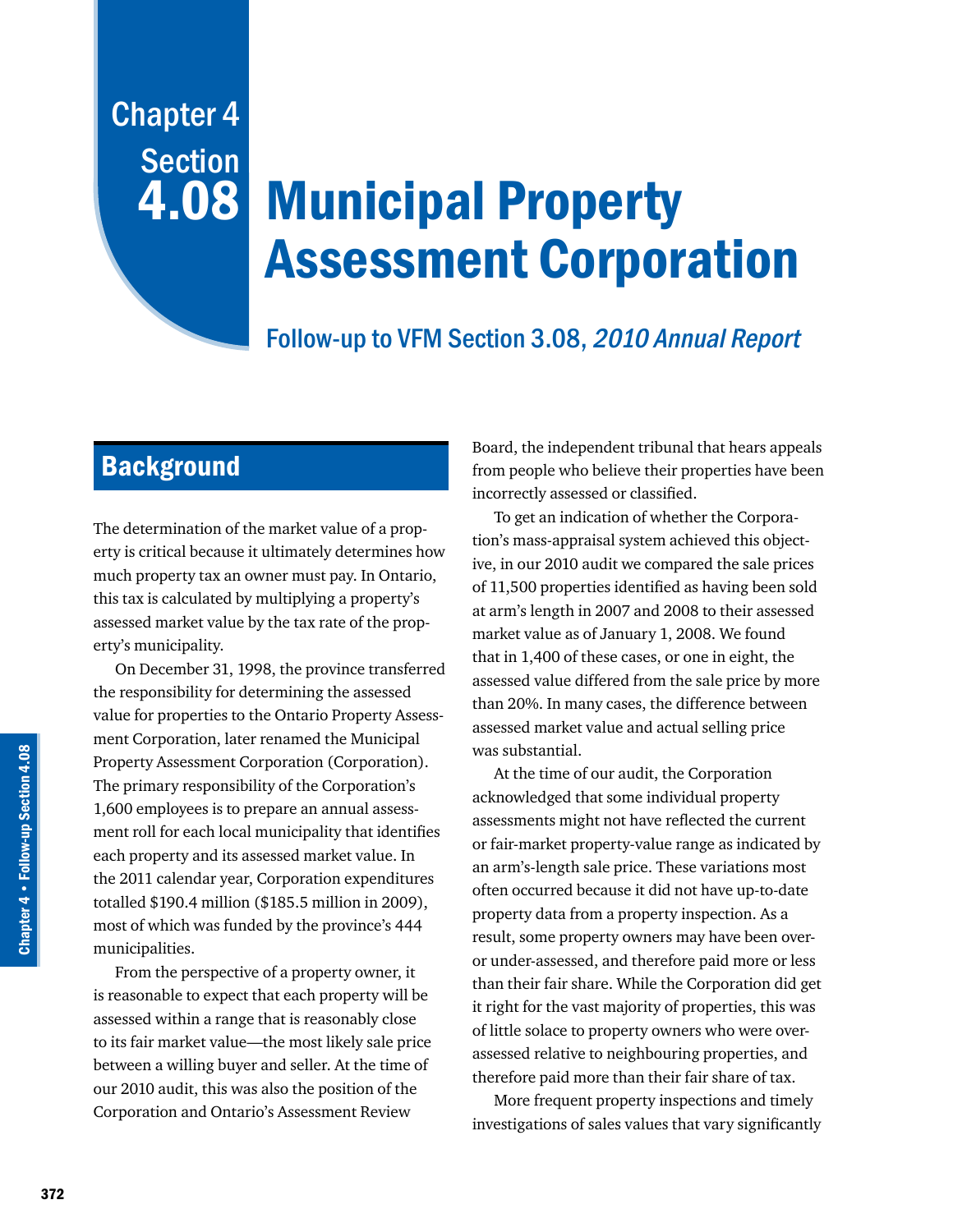from assessed values should reduce the differences between assessed values and sale prices. Nevertheless, our discussions with the Association of Municipalities of Ontario indicated that municipalities were generally satisfied with the assessment-roll information the Corporation provided.

In our *2010 Annual Report*, we identified a number of areas where improvement was needed with respect to the Corporation's collection of information essential for accurate and consistent propertytax assessments. The most significant of these areas were the following:

- In the 1,400 cases in which we found the sale price differed by more than 20% from the assessed value, the Corporation had not investigated the reasons for these differences or made any adjustments to the assessed value of these properties where warranted.
- We found almost 18,000 building permits with a total value of about \$5.1 billion as of December 31, 2009, for which the Corporation had failed to inspect the corresponding properties within the three-year statutory period for reassessing property and improvements.
- Although the Corporation's target is to inspect each property in the province at least once every 12 years, under the actual inspection cycle it would take at least 18 years to achieve this, assuming current staffing levels and no further growth in the number of residential properties.
- The Corporation began work on a new computer system in 2000, but the system was not yet fully functional, and costs incurred at the time of our audit exceeded \$50 million compared to an original budget of \$18.3 million.
- While the Corporation had established reasonable requirements for acquiring goods and services, it often did not comply with good business practices, including its own mandatory policies and procedures.

We made a number of recommendations for improvement and received commitments from the Corporation that it would take action to address our concerns.

## STANDING COMMITTEE ON PUBLIC ACCOUNTS

The Standing Committee on Public Accounts held a hearing on this audit in March 2011. In May 2011, the Committee tabled a report in the Legislature resulting from this hearing. The report contained five recommendations and requested that the Corporation report back to the Committee with respect to the following:

- the Corporation's most recent data on significant variances between properties' sale prices and assessed values, including when and how the Corporation investigated the variances and what adjustments were made to assessments;
- the status of the Corporation's efforts to obtain information on building-permit work completed and occupancy/completion status reports from municipalities, including the number of municipalities that are submitting this information and an indication of whether municipalities are reporting in a standardized way with enough detail and whether the Corporation would be publicizing on its website those municipalities with more than 5,000 properties that:
	- have not submitted any information on building-permit work completed or any occupancy/completion status reports;
	- submitted building-permit information more than six months after work was completed; and
	- submitted occupancy/completion status information more than three months after the occupancy permit was issued;
- the results of the Corporation's managerial file reviews of Requests for Reconsideration decisions since the audit;
- the Corporation's progress in meeting a 12-year inspection cycle, including the average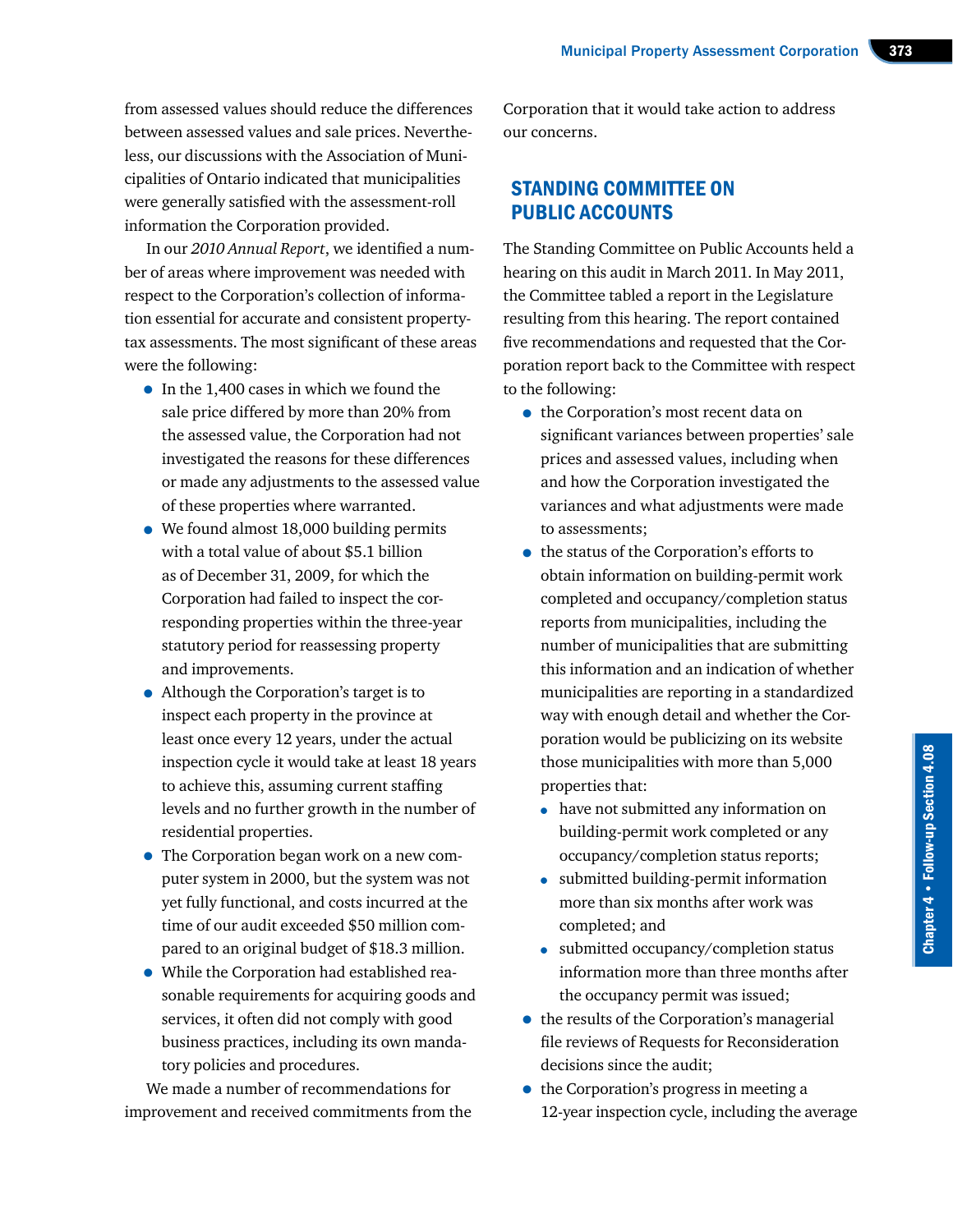daily number of inspections per inspector (and the length of the ensuing inspection cycle), how the Corporation is ensuring that the risk of under- or over-assessments is the main driver of inspections, the effect of tools like hand-held computing devices, satellite imagery and phone surveys in shortening the inspection cycle, and measures taken to ensure high-quality field-office review of inspection files; and

• what oversight procedures the Corporation has to ensure that its staff are complying with its revised policies on procurement and on travel, meals and hospitality.

The Corporation formally responded to the Committee in September 2011. A number of issues raised by the Committee were similar to our observations. Where the Committee's recommendations are similar to ours, this follow-up includes the recent actions reported by the Corporation to address the concerns raised by both the Committee and our 2010 audit.

## Status of Actions Taken on Recommendations

According to the information we received from the Corporation, significant progress has been made in addressing most of our recommendations, with some progress being made on the others. For instance, the Corporation has established a 25% threshold, above which differences between a property's sale price and its assessed market value are to be investigated within a 12-month period. The Corporation has also expanded its use of its information management systems to document property inspections and Requests for Reconsideration. It also conducts managerial reviews on these electronic files. In addition, the Corporation has revised and strengthened its procurement policies to ensure that goods and services are acquired appropriately, written and properly authorized contracts are in place, and evaluations of contractors' performance are documented. It also advised us that it now follows the government's Travel, Meal and Hospitality Expenses Directive. The Corporation will need additional time to fully address some of our other recommendations, such as inspecting and reassessing all properties for which a building permit has been issued before statutory limits on collecting additional taxes expire. The Corporation will also need additional time to implement its 12-year residential property inspection plan. The status of the action taken on each recommendation at the time of our follow-up was as follows.

## ASSESSED VALUES OF RESIDENTIAL PROPERTIES

#### Recommendation 1

*To help ensure that individual properties are assessed in accordance with the* Assessment Act *at the amount that a willing buyer would pay to a willing seller, the Municipal Property Assessment Corporation should:*

- *formally establish a threshold above which differences between a property's sale price and its assessed market value must be investigated within a reasonable period of time; and*
- *where warranted, adjust the property's assessed market value accordingly.*

#### **Status**

The Corporation informed us that it used sale prices from 2009, 2010 and 2011 to develop values for its January 1, 2012, assessment update. In 2011, the Corporation established a threshold of 25%, together with assessment-to-sales analysis from each market area, to flag sales that should be investigated. Depending on the difference between the previous assessed value and the current market value, the Corporation would conduct either an onsite inspection or a desktop review of the property. A desktop review, which is an alternative method to an on-site visit, consists primarily of reviewing digital images of the property and requesting supporting documentation from the property owner. The Corporation aimed to conduct all targeted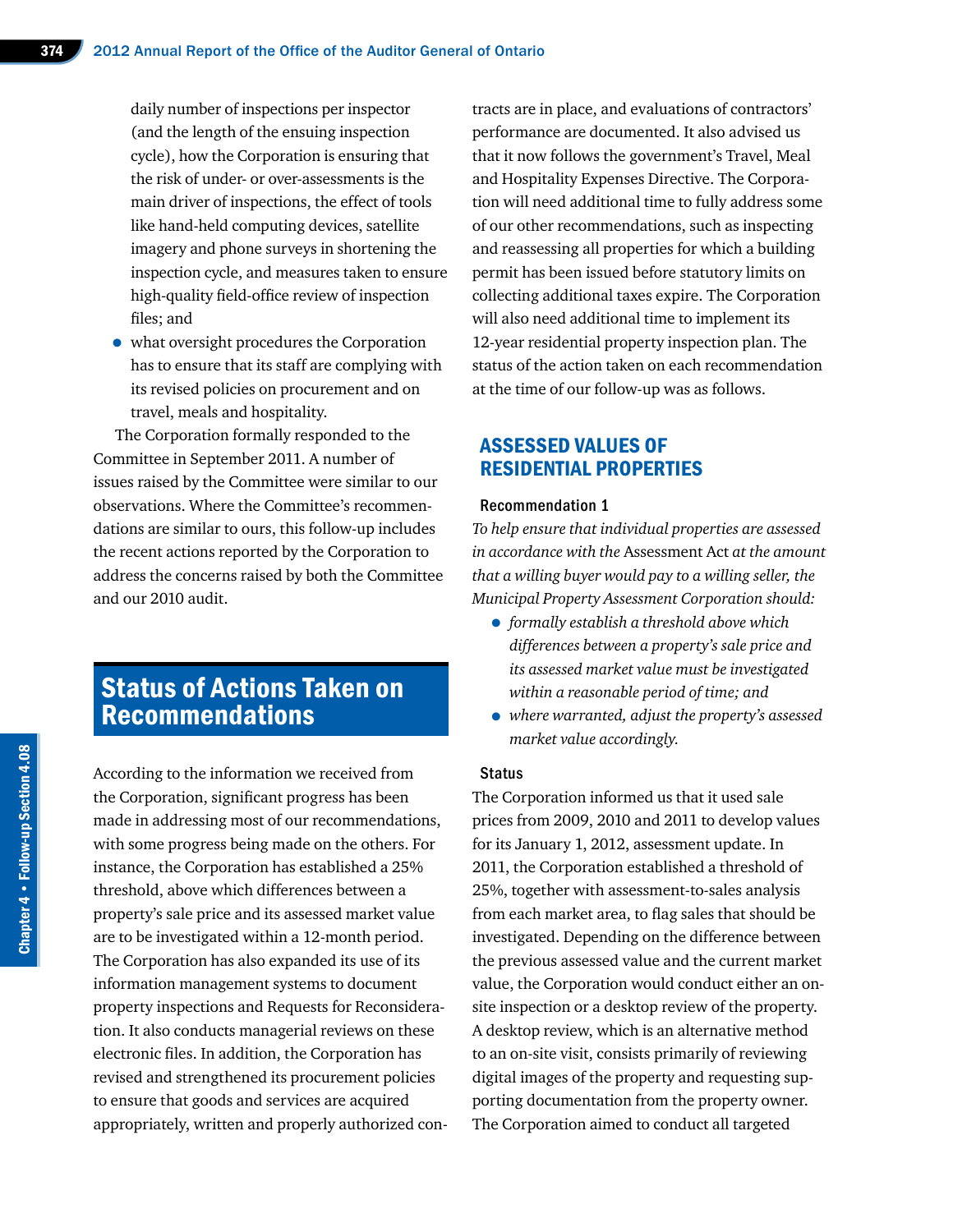investigations within 12 months from the date it obtains sale information.

The Corporation advised us that out of the approximately 1,118,000 sales that occurred between 2009 and 2011, it had identified about 534,000 properties for investigations as they met the 25% threshold and a predetermined assessment-to-sales ratio. It had conducted investigations on approximately 382,000 of them as of March 1, 2012. About 215,000 (or 56%) of these investigations resulted in a change to the property's assessed value. Approximately 191,000 (or 89%) were adjusted upward in value while the remaining 24,000 (11%) were adjusted downward. In total, the exercise resulted in value changes of some \$16.6 billion. The Corporation planned to complete the remaining approximately 152,000 investigations by the end of 2012.

The Corporation also informed us that it was in the process of updating its sales investigation procedures, originally established in 2011. It planned to incorporate a risk-analysis model and develop additional alternatives to the procedures to ensure that sales investigations are completed on a more timely basis.

## BUILDING PERMITS

#### Recommendation 2

*To help ensure that inspections of properties for which a building permit has been issued are completed on a timely basis so that retroactive assessments and tax can be levied as soon as possible and certainly before statutory limits expire, the Municipal Property Assessment Corporation should:*

- *ask all municipalities in the province to provide the Corporation with formal notification when the work with respect to a building permit has been completed; and*
- *inspect and reassess the market value of all such properties before statutory limits on collecting additional tax expire.*

### **Status**

The Corporation indicated that it has developed an extensive communications strategy and introduced various initiatives to encourage all municipalities to provide building-permit information via a standardized electronic process (in the absence of any legislative requirement to do so). It has also developed internal standardized reports, provided to its managers every month, that contain key building-permit information, such as the age of the permit, the actual or expected completion date for the project and the value of the permit issued.

The Corporation advised us that the number of municipalities in compliance with the standardized process had more than doubled, from 69 to 154, over the four-month period from November 2011 to February 2012. Although the 154 municipalities represent only 37% of the 414 municipalities that issue permits, these municipalities accounted for close to 126,000 (or 68%) of the approximately 185,000 permits received by the Corporation for 2010. The remaining 32% of permits (59,000) were submitted by 260 municipalities but were not provided in compliance with the standardized process. The Corporation's goal was to have at least 80% of permits submitted in the standardized format. Once this 80% target is reached, the Corporation is to examine the costs versus the benefits of trying to raise this percentage further, as opposed to managing the remaining paper permits manually.

With respect to further inspection and reassessment of properties with a building permit issued, the Corporation informed us that it used the building-permit information received from municipalities to prioritize certain properties for value assessment before statutory limits expire. The Corporation reported that this permit prioritization helped it to reduce the assessment amounts that had passed the statutory limits from 15.7% in 2010 to 10% in 2011. The Corporation also indicated that the number of permits worth more than \$10,000 each that had been issued more than three years ago had been reduced from almost 18,000 as of December 31, 2009, to approximately 10,500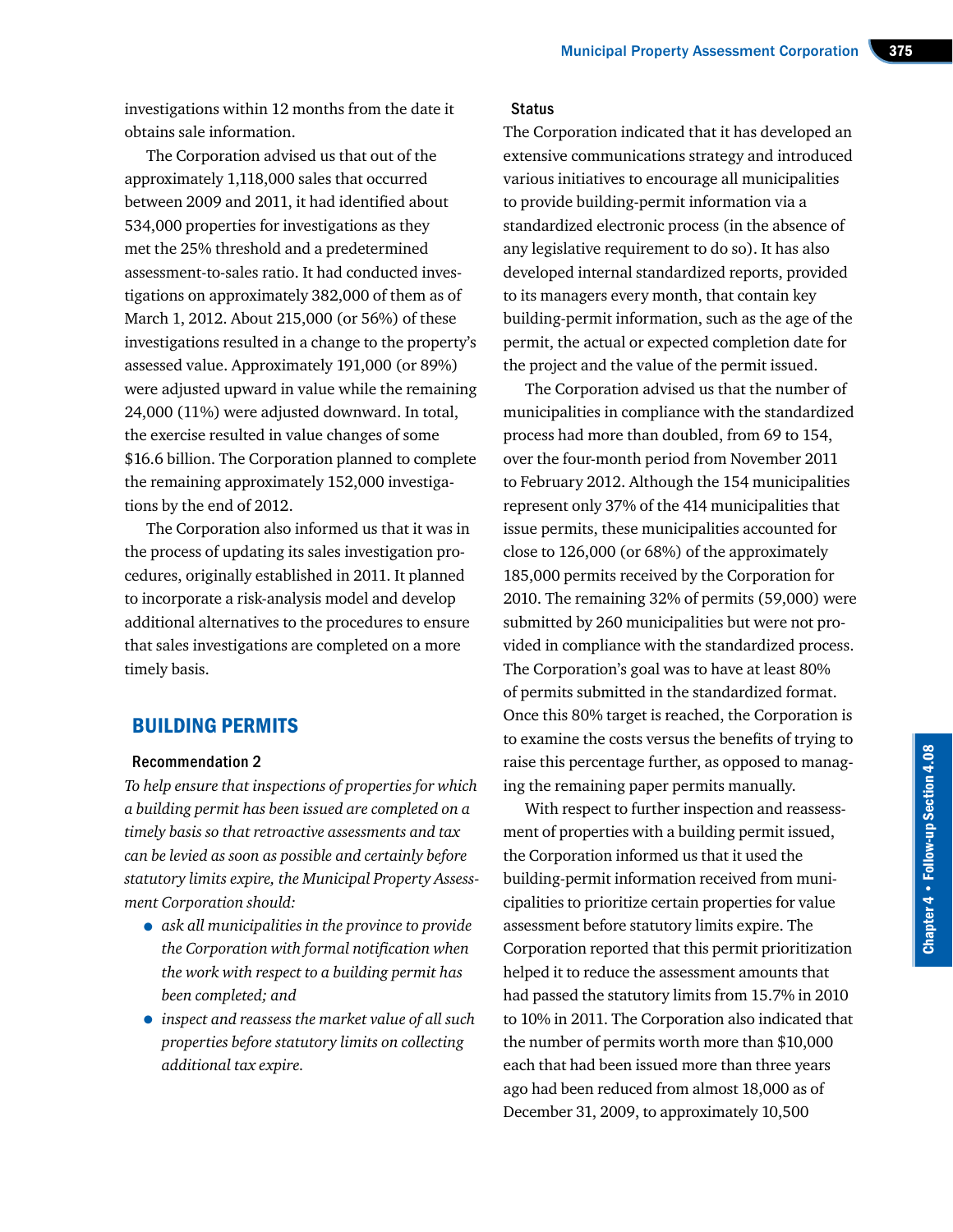permits as of March 31, 2012. The total value of these older permits had also been reduced, from approximately \$5.1 billion to about \$2.3 billion over the same period.

The Corporation further advised us that the average time to process an assessment change resulting from building-permit activity had been reduced from 10.8 months in 2010 to 9.6 months in 2011 and that the building-permit activity had resulted in over \$28.4 billion in increased assessments in 2011.

In addition, the Corporation indicated that, as of March 31, 2012, there were about 243,000 building permits to be reviewed, including those issued in prior years. Of the 243,000 permits, about 156,000 (or 64%) had been identified as ready for reassessment and prioritized for completion within legislated timelines. The construction work for the remaining approximately 87,000 (or 36%) building permits had not yet been completed.

## REQUESTS FOR RECONSIDERATION AND ASSESSMENT REVIEW BOARD APPEALS

#### Recommendation 3

*To help ensure that the merits of Requests for Reconsideration (RfRs) are properly assessed, and that the adjustments to the property's assessed market value are adequately supported, the Municipal Property Assessment Corporation should:*

- *establish mandatory requirements for conducting and documenting RfRs; and*
- *on a sample basis, conduct and document managerial file reviews of all RfRs, including those that result in no assessment changes, to ensure compliance with suggested requirements for conducting an RfR.*

## **Status**

The Corporation advised us that it has established and implemented new Requests for Reconsideration (RfRs) Procedures, which identify the mandatory requirements for conducting and documenting RfRs. These were implemented in October 2009

and further revised in January 2011 to incorporate the new managerial review process. The Corporation also implemented an automated document management system in 2010 to manage all RfRs. Process controls were incorporated into the document management system to improve documentation quality and for ease of management review. Because all documentation and correspondence received from property owners is scanned and stored electronically, paper documents are no longer required.

As of March 1, 2012, the Corporation had processed more than 18,500 RfRs received in 2011 for that tax year. The Corporation indicated that manager reviews had been conducted for all of the 2011 RfRs it received, including those that resulted in no change in assessment value. As a result of the managerial reviews, almost 2,700 (or 14.4%) of the 18,500 RfRs were flagged for further action. Of these, approximately 60% had errors relating to property valuation or classification. The remaining 40% had inadequate supporting documentation, but there was no impact on the property value or owner. The Corporation informed us that all of these RfRs were further reviewed to ensure they had been accurately processed prior to issuing the final assessment for the property.

The Corporation informed us that it will use the 14.4% rejection rate to determine the appropriate level of sampling for future managerial file reviews of RfRs.

## INSPECTIONS

## Property Inspection Cycle

#### Recommendation 4

*To help ensure that the property information in its database is as complete and up to date as possible, and that it has reliable information with respect to inspections completed, the Municipal Property Assessment Corporation should:*

• *require that each regional office select annually at least some properties for an inspection based*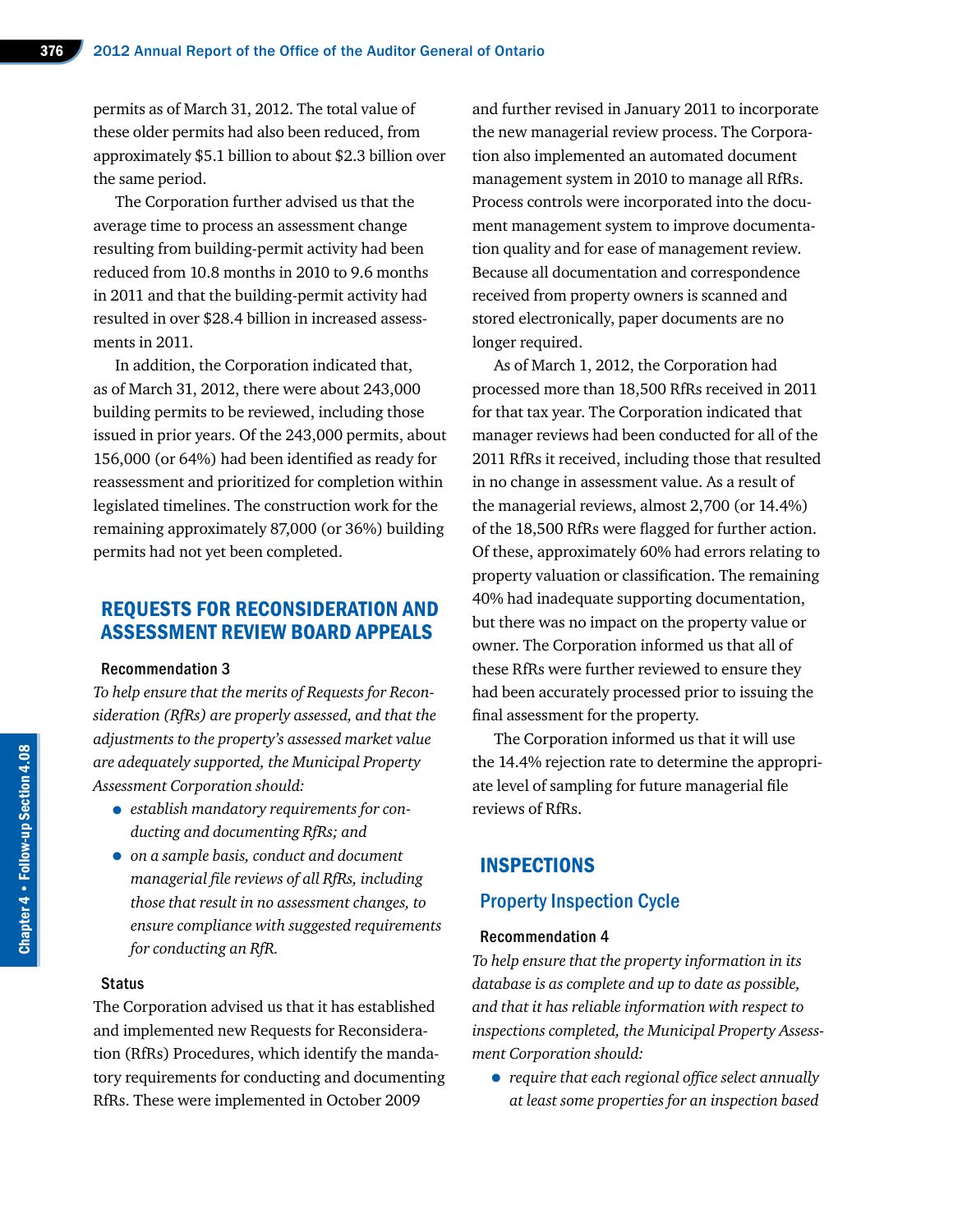*on the assessed risk of under- or over-assessment with a view to working toward meeting its 12-year inspection cycle; and*

• *maintain accurate and meaningful information with respect to the number and type of inspections completed (for example, sales investigations, building permits, and new constructions).*

## **Status**

The Corporation has established a 12-Year Property Review Plan and identified the number of properties that must be reviewed each year in order to inspect all Ontario residential properties over a 12-year period. The Corporation informed us that it has prioritized this listing to ensure properties deemed to be at risk of under- or over- assessment are inspected. Some of the at-risk properties were identified based on such factors as local area knowledge, historical inquiries, appeals and RfR activities, and the average time since the last inspection. The workload listing has been distributed to managers at each regional office bi-weekly since June 2011. As of July 2012, the Corporation had completed a total of approximately 206,000 property reviews for the year: approximately 111,000 were cyclical (targeted) inspections and approximately 95,000 related to building permits, sales investigations, RfRs or appeals.

The Corporation indicated that the number of residential properties that have not been inspected or verified in more than 12 years had been reduced from over 1.5 million, as reported in our *2010 Annual Report*, to about 1.3 million as of July 1, 2012. Under its 12-Year Property Review Plan, the Corporation intends to gradually reduce the gap and eventually eliminate it by 2021.

As was also reported in our *2010 Annual Report*, not all the Corporation's inspections are conducted by an on-site visit. As mentioned earlier, the Corporation may validate property information through a desktop review depending on the assessed risk. The desktop review may include sending out sales questionnaires to property owners to obtain data for verification purposes.

The Corporation informed us that, when changes identified by self-reporting property owners cannot be validated through the use of digital imagery, the validation is completed by way of an on-site review of the property.

In addition, the Corporation informed us that to facilitate the tracking of accurate and meaningful information regarding the number and type of inspections completed, it added new property review reason codes and method codes in March 2012 to improve its information systems. The new codes are intended to allow for more precise information that will better reflect the nature and outcome of the inspections.

## Inspector Workloads, Quality of Inspections Performed

#### Recommendation 5

*To ensure that inspections are conducted efficiently and are adequately completed and documented, and support the changes to a property's assessed value, the Municipal Property Assessment Corporation should:*

- *regularly monitor and assess the productivity of inspectors with respect to both the quality and average number of inspections being done each day;*
- *ensure that files are documented in compliance with acceptable standards and clearly demonstrate what work was completed and what assessment changes were made as a result; and*
- *oversee the success of each regional office in meeting the 12-year inspection-cycle target.*

### Status

The Corporation informed us that it has developed and, since September 2011, distributed monthly inspection reports that summarize work activities such as average inspections per day, total inspections completed and total work time. The reports are intended to assist regional managers in their monitoring of inspector productivity and ensure that documentation standards are met; however, formal policies and procedures on the new documentation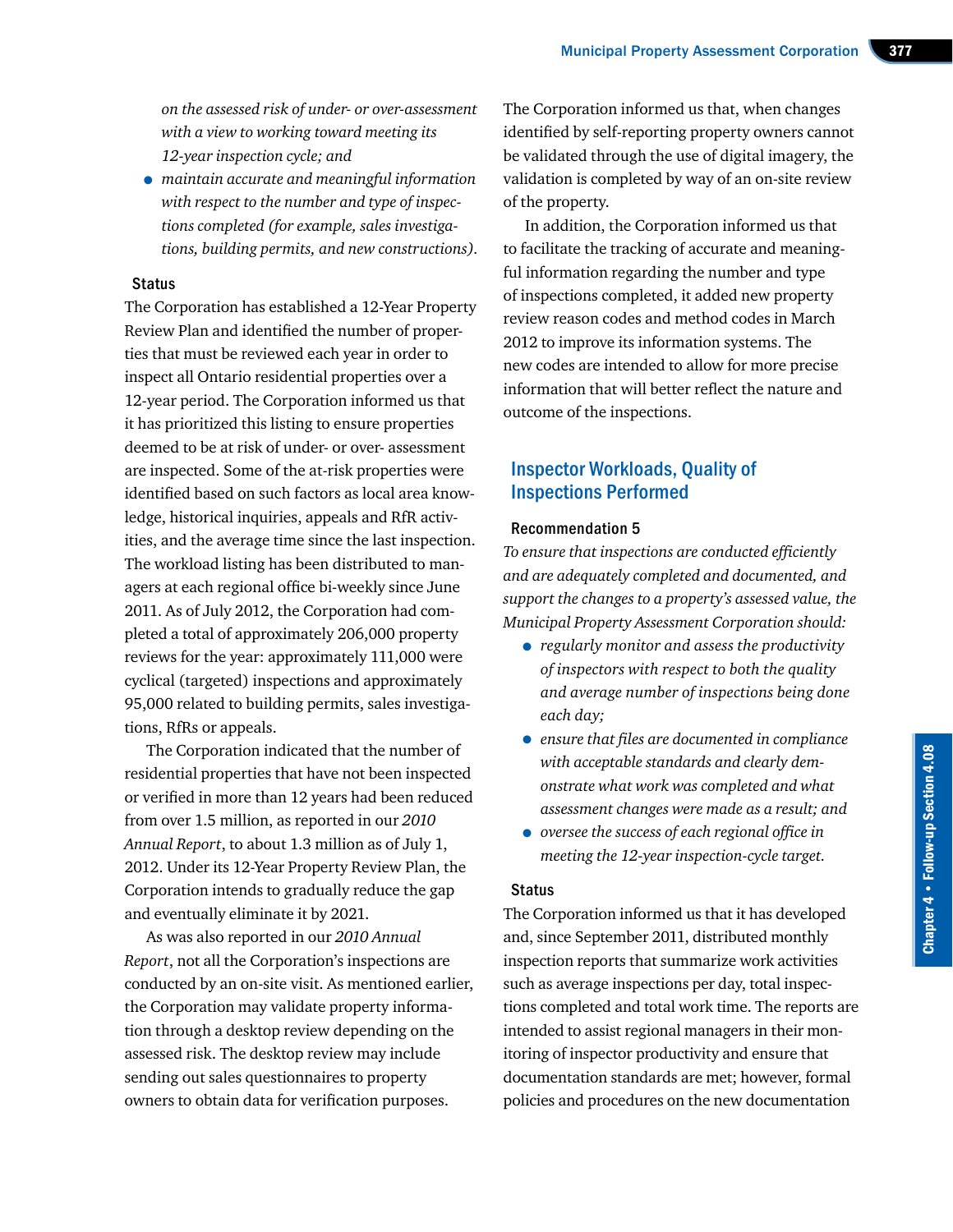standards had not yet been established. The Corporation planned to formalize the new requirements by early 2013.

The Corporation also informed us that, effective June 2011, inspection results, such as inspection or verification dates, comments, outcomes and value changes (if any), are entered and stored in the Integrated Property System. Manual files complementing the system are no longer mandatory. Moreover, the Corporation indicated that property reviews were deemed to be completed only when the appropriate information had been updated in the system.

With respect to meeting the 12-year provincial inspection-cycle target, the Corporation indicated that it had established a 12-Year Property Review Plan (see Figure 1) and an annual work plan at a field-office level, and it monitored progress on a monthly basis. The Corporation informed us that in 2011 it inspected approximately 543,000 properties, or about 4,000 more than targeted. However, there are fluctuations in the inspection targets over the 12-year cycle related to such factors as existing workload, competing demands and lack of resources. For example, because of the legislative requirement for delivering the 2013 Assessment Roll by

## Figure 1: 12-Year Residential Property Review Cycle Source of data: Municipal Property Assessment Corporation

|       | # of Residential        |
|-------|-------------------------|
| Year  | <b>Property Reviews</b> |
| 2010  | 446,565                 |
| 2011  | 538,500                 |
| 2012  | 319,000                 |
| 2013  | 261,929                 |
| 2014  | 545,052                 |
| 2015  | 566,245                 |
| 2016  | 366,701                 |
| 2017  | 314,315                 |
| 2018  | 576.245                 |
| 2019  | 580,908                 |
| 2020  | 419,087                 |
| 2021  | 314,315                 |
| Total | 5,248,862               |

December 2012, inspection targets for 2012 were reduced from the previous year by about 220,000 (40%), to 319,000 inspections.

We reported in 2010 that after the Ombudsman's 2006 report recommended that the Corporation review its staffing needs, the total number of inspectors at the Corporation peaked at approximately 320 in 2007; however, it had steadily dropped since then to about 230 as of April 2010. Although the Corporation has increased its number of inspectors since, and had some 250 and 260 inspectors on staff as of December 2010 and 2011, respectively, it still has fewer staff than it did in 2007.

In order to complete the 12-Year Property Review Plan using available resources, the Corporation has introduced several initiatives to improve efficiency. For example, by the end of 2012, the Corporation planned to complete an upgrade of AboutMyProperty<sup>™</sup>, an on-line service property owners can use to validate their property information electronically. The Corporation believed this service would be used by significantly more property owners than in the past because of an upgrade making it much more accessible and userfriendly. Moreover, the Corporation has replaced traditional map books with GPS navigational devices and cellphones. As a result, its property inspectors have been able to locate properties more quickly and can get in touch with the office at any time for further information.

## Quality Control for Inspections Completed

## Recommendation 6

*To enhance the effectiveness of the current quality control function, the Municipal Property Assessment Corporation should:*

- *ensure that supervisory reviews of inspection files are properly completed and adequately documented as required; and*
- *include in its review process some inspection files that did not result in a change to a property's assessed value.*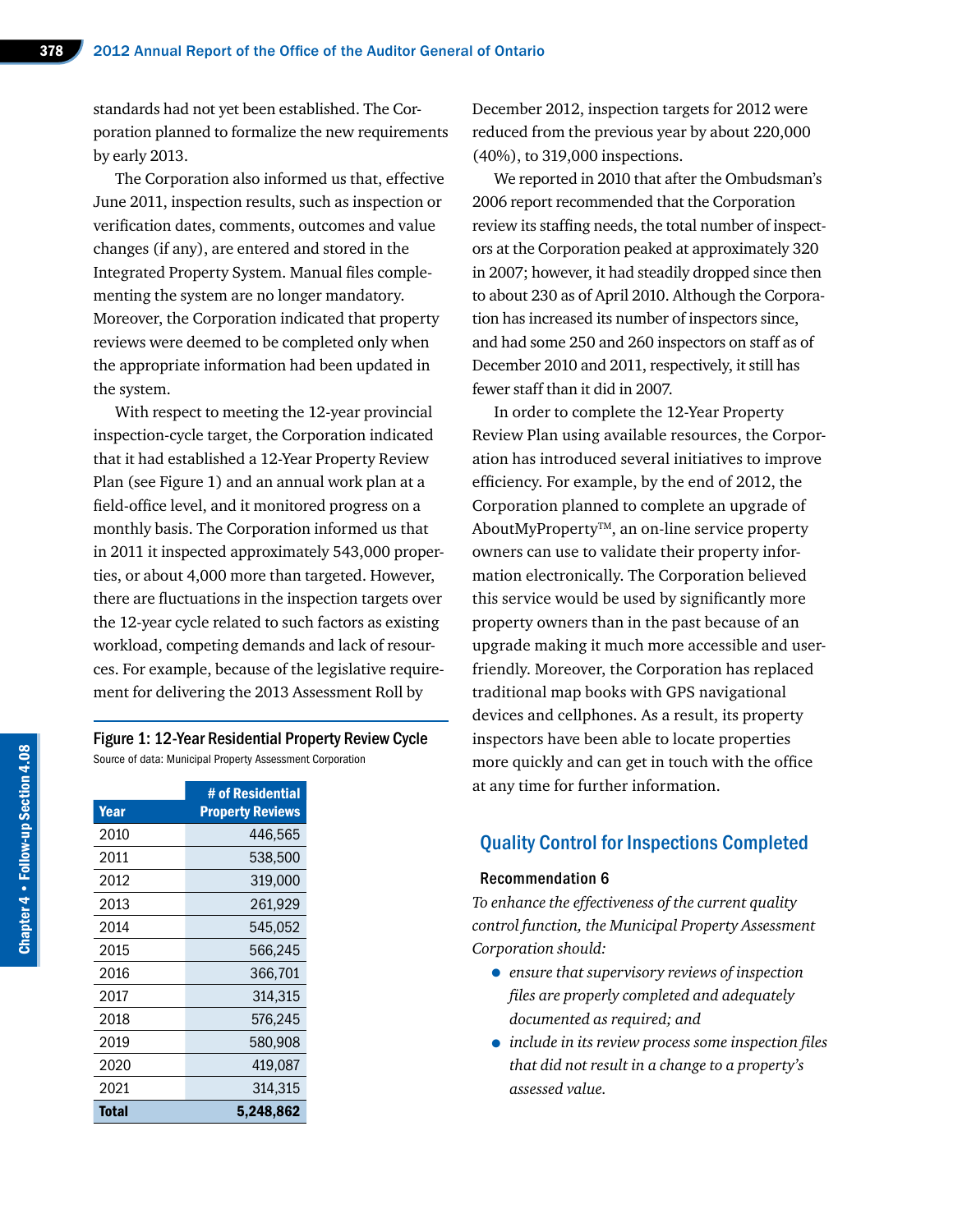#### **Status**

In July 2011, the Corporation introduced a Property Review Process Control Team to investigate opportunities for streamlining and automating the property review process, to promote a consistent and more effective approach to management oversight, and to facilitate the assignment and reporting of random property reviews for each field office.

Subsequently, in August 2011, the Corporation established standardized procedures to enable proper supervisory review of inspections. For example, the team developed a new form that is used to electronically document reviews on selected inspections on a bi-weekly basis. The Corporation informed us that property reviews were being done based on both the information in its Integrated Property System and on-site visits. The results of each review are then to be documented on the new form and distributed to the responsible management team for appropriate action and follow-up, if necessary.

The Corporation informed us that about 44,600 (or 8%) of the property reviews for 2011 were found to have problems, either because of noncompliance with standard operating procedures or because they were deemed to be duplicate reviews of the same properties. Although a property may have had to be reviewed more than once due to multiple work activities, for the purpose of contributing to the Corporation's 12-Year Property Review Plan, the property was counted only once as a unique property review.

The Corporation indicated that the samples selected for the review process included both properties where the initial inspection resulted in a change to either the property record or the assessment, and properties where the inspection resulted in no changes. In 2011, about 2,600 properties were sampled, of which approximately 1,500 (or 60%) were properties where the initial inspection had resulted in no change. As of December 31, 2011, the reviews of these 2,600 properties had resulted in absolute value changes of 0.3% of their total value.

The Corporation informed us that it was continuing to develop improvements to its Integrated Property System. At the time of our follow-up, it was developing and testing some system changes and working to add some automatic control functions to improve the efficiency and accuracy of reviews. It planned to implement these changes by the end of 2012.

## EXPENDITURES

## Establishing the Need for Goods and Services, Acquisition Process for Goods and Services

## Recommendation 7

*To ensure that goods and services are acquired only when necessary and are the most appropriate in the circumstances, the Municipal Property Assessment Corporation (Corporation) should comply with its own procurement policy and ensure that each acquisition is:*

- *justified based on clear business requirements;*
- *the most appropriate option to satisfy the business requirement under the circumstances; and*
- *supported by a properly authorized purchase requisition that provides evidence of the authorization to proceed.*

*To ensure that all vendors are treated fairly and equitably and that it obtains value for money spent, the Corporation should also:*

- *acquire goods and services competitively in compliance with its own requirements and those of the Ministry of Finance; and*
- *prepare and maintain, for each transaction, adequate documentation to demonstrate why the successful vendor was selected.*

## **Status**

In its response to our *2010 Annual Report*, the Corporation indicated that it had implemented a new Procurement Policy in 2009 to conform to the province's procurement directive. The Corporation has further revised the policy, and received board approval of the changes in September 2011. The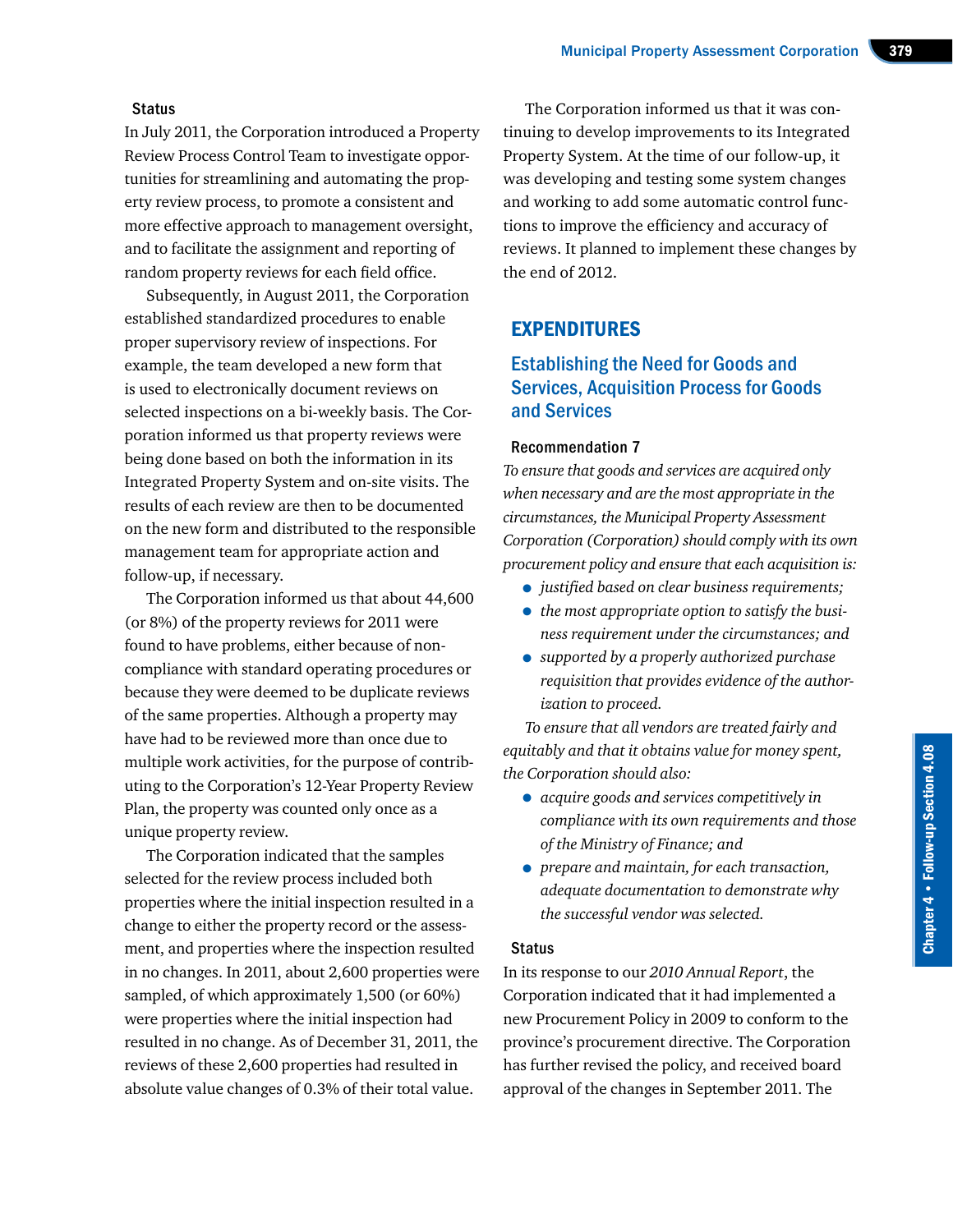new policy requires the justification for each acquisition to be based on clear and documented business requirements. It also requires the use of the Integrated Resources Information System (IRIS) for requisitions over \$10,000. These purchases cannot be processed without proper electronic approval in accordance with a Delegation of Authority Framework built into the system.

The new Procurement Policy also requires goods and services to be acquired competitively, with a few exceptions. Goods and non-consulting services valued over \$100,000 must be procured through a Request for Proposal (RFP) process, and all RFPs must be publicly posted. For acquisition of consulting services valued at \$100,000 or more, an open competitive procurement process generally must be used. A minimum of three vendors are required to submit a written proposal for consulting services valued less than \$100,000. The Corporation informed us that it would use the government's vendors of record where appropriate.

The Corporation informed us that its Procurement Unit must maintain a full record of the process used to demonstrate and support the vendor selected for each RFP. For purchases that are over \$10,000 but not tendered, the supporting documents must be included with the purchase requisition in the IRIS system.

The Corporation advised us that its internal audit service unit was planning a compliance review of the Procurement Policy by the end of 2012.

## Contractual Agreements

#### Recommendation 8

*The Municipal Property Assessment Corporation should adhere to good business practices by ensuring that:*

• *it enters into appropriate written agreements with all of its of suppliers of goods and services and that these written agreements include all the normally expected terms and conditions, such as ceiling prices, expected deliverables, and associated time frames;*

- *all such agreements are approved by individuals with the authority to do so;*
- *supplier invoices contain sufficient detail so that the reasonableness of amounts billed and paid can be assessed; and*
- *it assesses and adequately documents the qualifications and performance of suppliers of goods and services.*

## **Status**

The Corporation advised us that it had established written service agreements with all of its suppliers and contractors in the fall of 2009. These agreements include terms and conditions such as ceiling price, expected deliverables, associated time frames and the circumstances under which price increases would be permitted.

As mentioned in the previous section, the Corporation's new Procurement Policy requires that purchase requisitions be recorded in IRIS for each supplier or contractor. The purchase requisition requires electronic approval consistent with the Delegation of Authority. Once approved, a purchase order and a service agreement are created. According to the Corporation, all existing service agreements are signed by the accountable manager, as per the Delegation of Authority Framework.

With regard to payments to contractors, the Corporation informed us that, effective January 2010, accountable managers are required to document the time spent on each project by each contractor, and provide this information to the Project Management Office. The Project Management Office is then to match it to contractor invoices in the IRIS system, ensuring there is sufficient support before forwarding the invoices to the accounting department for payment.

The Corporation also informed us that at the end of each contract, managers must also review contractor performance, and these evaluations are stored in the IRIS system. The Corporation had established a standard template to evaluate contractor performance, but was still in the process of developing a similar template to evaluate supplier performance at the time of our follow-up.